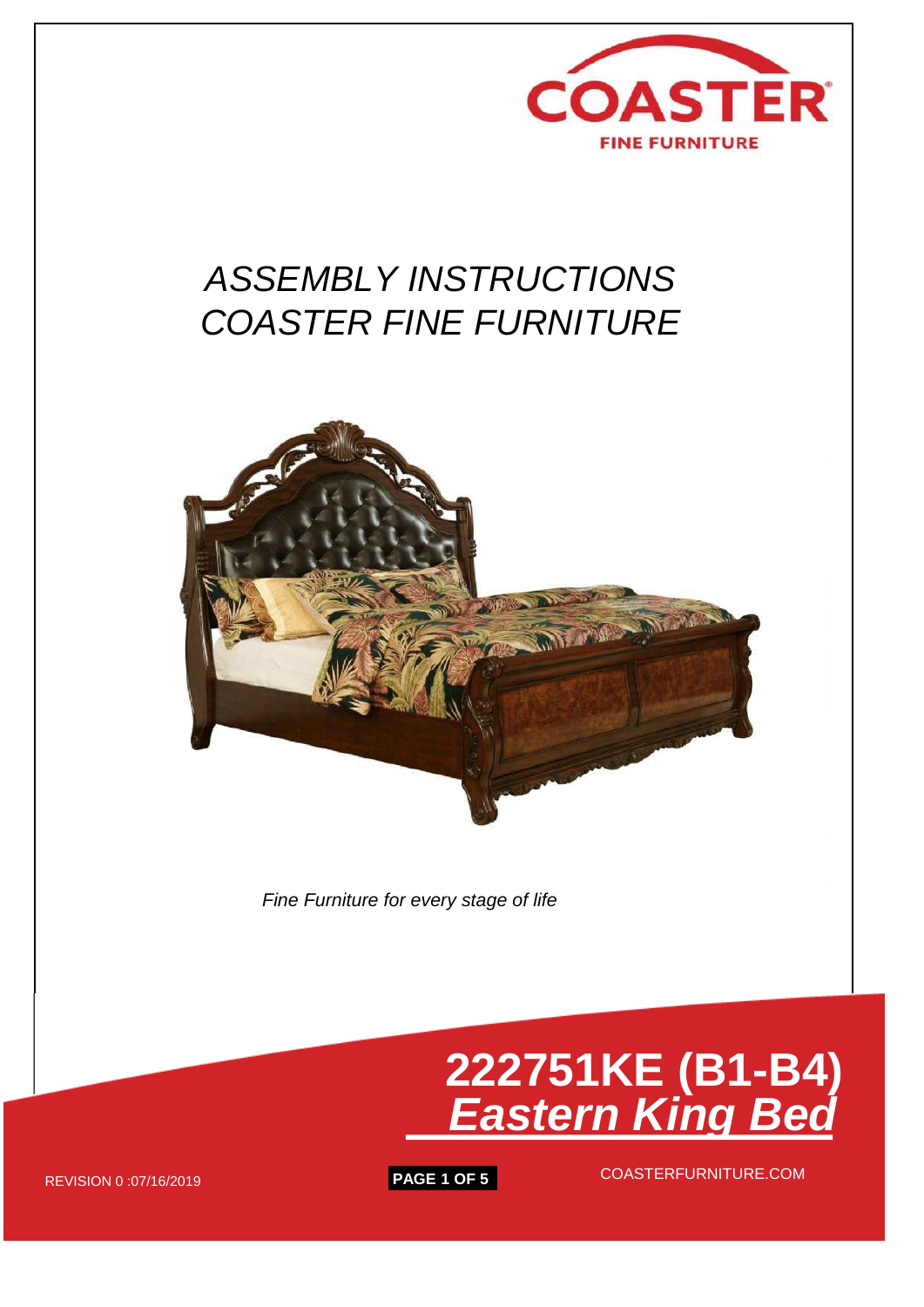# **ITEM:222751KE (B1-B4)** ASSEMBLY INSTRUCTIONS



### ASSEMBLY TIPS:

- 1. Remove hardware from box and sort by size.
- 2. Please check to see that all hardware and parts are present prior to start of assembly.
- WARNING! 3. Please follow attached instructions in the same sequence as numbered to assure fast & easy assembly.



1. Don't attempt to repair or modify parts that are broken or defective. Please contact the store immediately.

2. This product is for home use only and not intended for commercial establishments.



PAGE 2 OF 5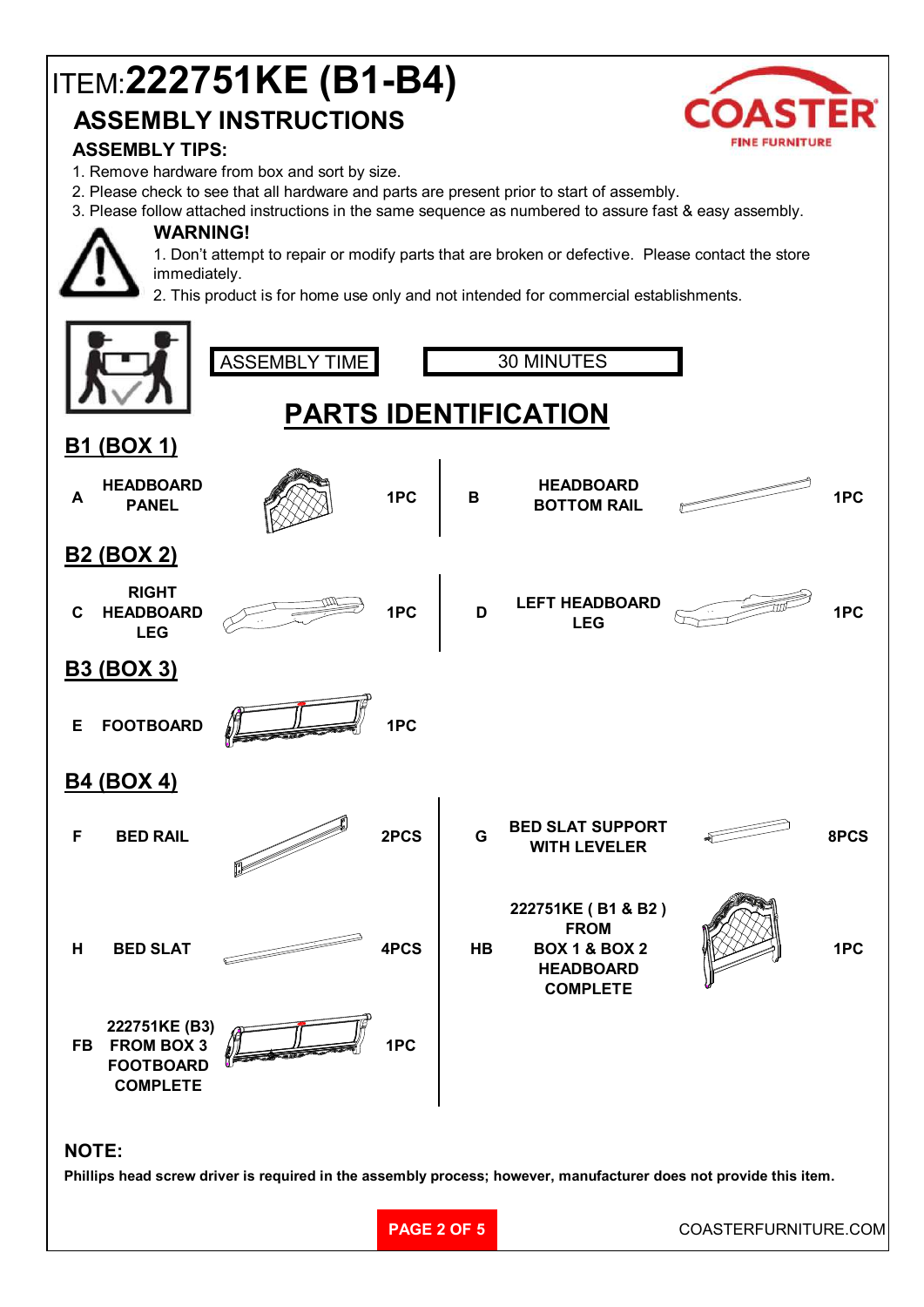# ITEM:**222751KE (B1-B4)**

## **ASSEMBLY INSTRUCTIONS**

### **ASSEMBLY TIPS:**

- 1. Remove hardware from box and sort by size.
- 2. Please check to see that all hardware and parts are present prior to start of assembly.
- 3. Please follow attached instructions in the same sequence as numbered to assure fast & easy assembly.



#### **WARNING!**

1. Don't attempt to repair or modify parts that are broken or defective. Please contact the store immediately.

2. This product is for home use only and not intended for commercial establishments.

## **HARDWARE IDENTIFICATION**

## **Z-B2 (BOX 2) - HARDWARE PACK IS LOCATED IN 222751KE (B2)**

|                                                          | <b>BOLT</b><br>(05/16" x 45mm - RBW)            | <b>ANNIMATION IN THE SECOND CONTROL</b>           | 10PCS | $\overline{2}$ | <b>LOCK WASHER</b><br>(Ø5/16" - RBW)              |  | 10PCS |
|----------------------------------------------------------|-------------------------------------------------|---------------------------------------------------|-------|----------------|---------------------------------------------------|--|-------|
| 3                                                        | <b>FLAT WASHER</b><br>(Ø5/16" - RBW)            |                                                   | 10PCS | 4              | <b>ALLEN WRENCH</b><br>$(4MM - RBW)$              |  | 1PC   |
| Z-B4 (BOX 4) - HARDWARE PACK IS LOCATED IN 222751KE (B4) |                                                 |                                                   |       |                |                                                   |  |       |
|                                                          |                                                 |                                                   |       |                |                                                   |  |       |
| 5                                                        | <b>THREADED BOLT</b><br>(Ø5/16" x 3-1/2" - RBW) | <u> Million Million (Million Million Million)</u> | 8PCS  | 6              | <b>HALF ROUND</b><br><b>NUT</b><br>(ø5/16" - RBW) |  | 8PCS  |
|                                                          |                                                 |                                                   |       |                |                                                   |  |       |
| 7                                                        | <b>HEX NUT</b><br>(Ø5/16" x 14mm - RBW)         |                                                   | 8PCS  | 8              | <b>WRENCH</b><br>(14MM - RBW)                     |  | 1PC   |

#### **NOTE:**

**Phillips head screw driver is required in the assembly process; however, manufacturer does not provide this item.**

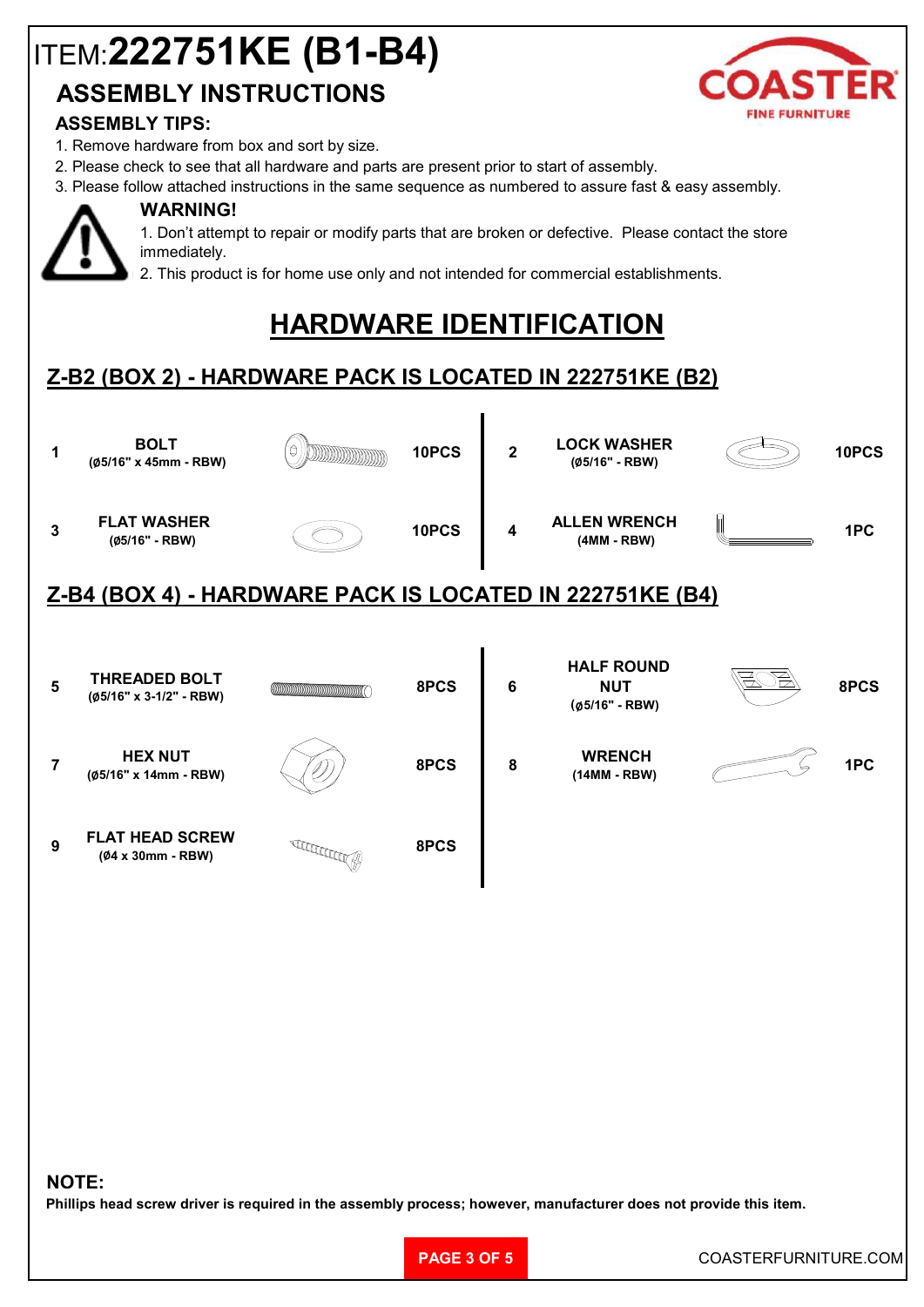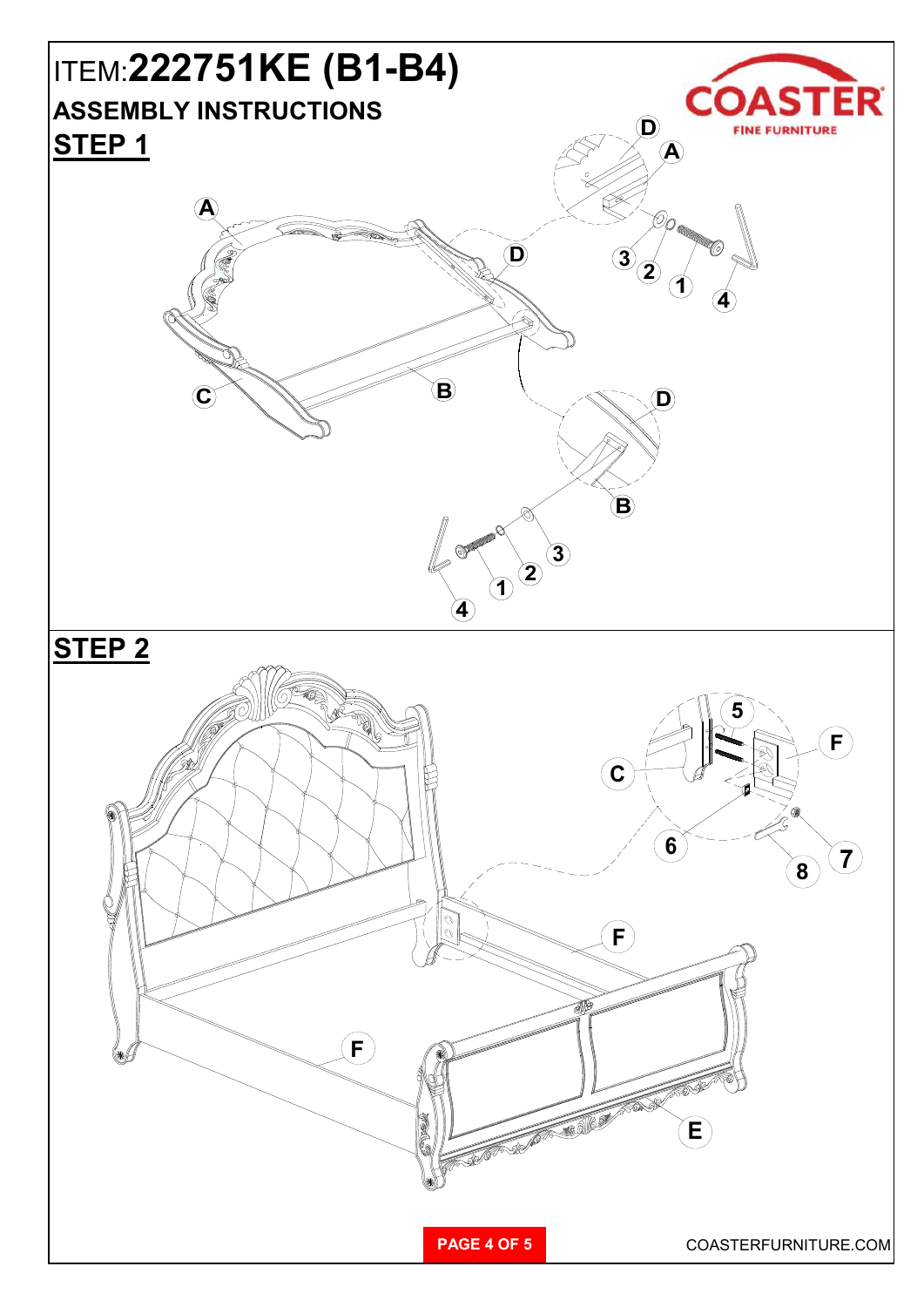